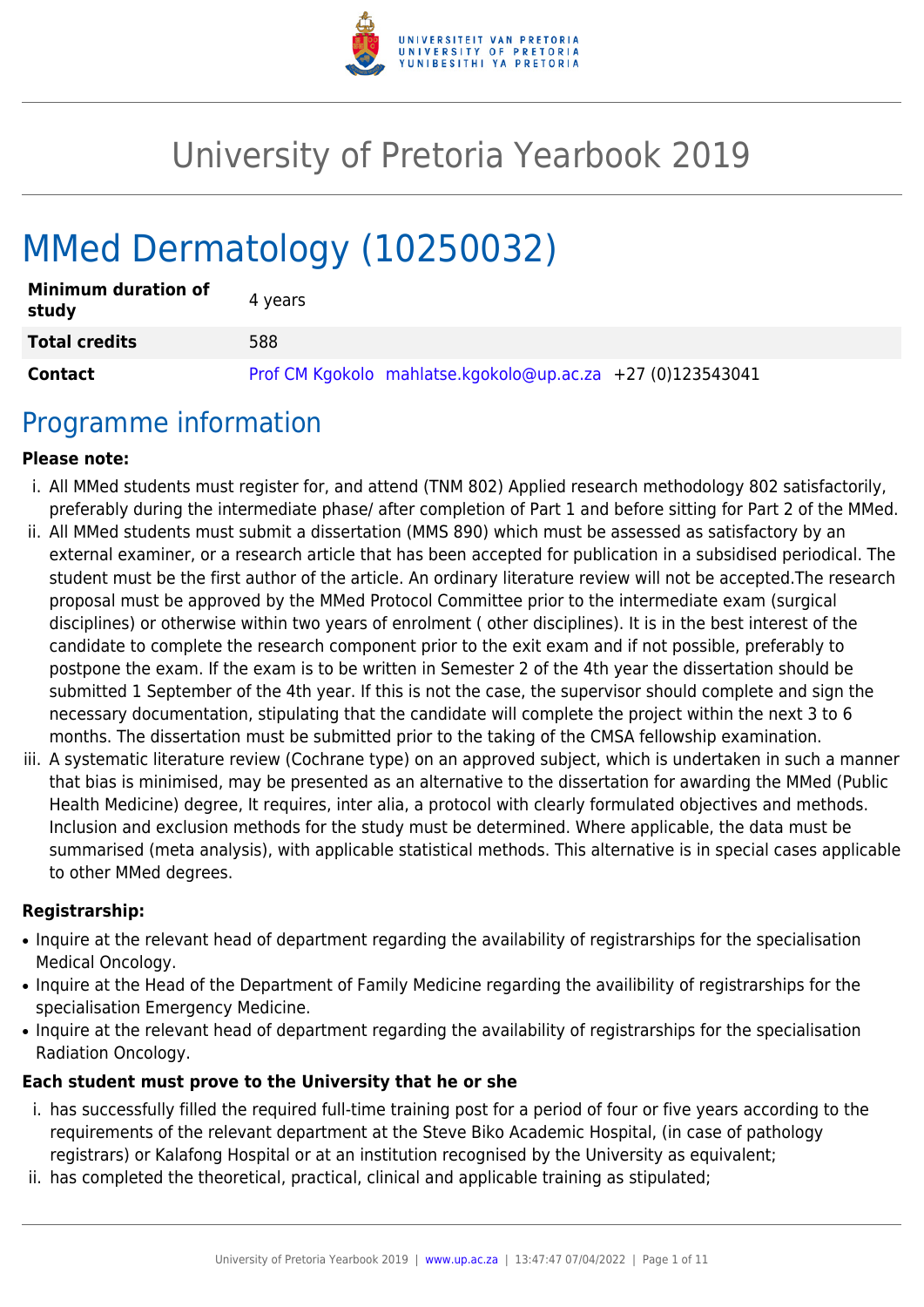

iii. has passed the prescribed written, oral, practical and/or clinical university examinations, and iv. has successfully completed the research component of the degree.

# Other programme-specific information

**"Major subject"** refers to the recognised field of study in Medicine in which the student specialises. The study of the major subject extends over four or five years, as prescribed by the relevant department.

# Examinations and pass requirements

- i. The sequence of the examinations in the prerequisite subjects will be determined by the head of the department under which the major subject falls.
- ii. The nature, duration and time of the examinations in the prerequisite subjects are determined in cooperation with the heads of the departments under which the prerequisite subjects fall – with the proviso that, except in cases where stipulated otherwise, the examinations in the prerequisite subjects may be held at any time prior to or concurrently with the major subject. The examinations in the major subjects are held as follows:
- iii. In the case of four-year programmes: not before the end of the third year.
- iv. In the case of five-year programmes: not before the end of the fourth year.
- v. A minimum final mark of 50% is required by all departments to pass in a subject and in the clinical section of the examination, a subminimum of 50%. General Regulations apply.
- vi. A student is not admitted to the examination in a prerequisite subject (second examinations excluded) more than twice, nor is he or she admitted to the examination in the major subject more than twice.

**Note:** Certificates of satisfactory preparation and progress are required in respect of the fourth year of four-year programmes in which an examination is held at the end of the third year.

#### **Second examinations**

Second examinations for MMed students will only be held after at least six months have elapsed since the conclusion of the examination in which the student had failed.

#### **Rules governing the writing of the examinations of the College of Medicine of South Africa [CMSA]**

- i. Only candidates who have met all requirements for the MMed degree except for the major subject (final examination), i.e. passed all prerequisite subjects (the latter to be interchangeable; can be passed either at the University or as primary and intermediary examinations at the College of Medicine of South Africa [CMSA], completed all practical, clinical and applicable training of four or five years as prescribed by the relevant academic department (continuous evaluation of the candidate, in an approved registrar post, by the head of department of the candidate); and completed the required research component for the degree in accordance with the Faculty Yearbook regulations, i.e. Applied research methodology 800 (TNM 800) and the dissertation (MMS 800) or an article (not an ordinary literature review) that has been accepted for publication in a subsidised periodical, will be allowed to write the college examination (exit examination), after which they will obtain both the CMSA fellowship and the MMed as specialist qualifications.
- ii. The rules have been effective as from 1 January 2011. As a transitional measure, cases will be considered on an individual basis where necessary.

# Exemption

#### **Exemption**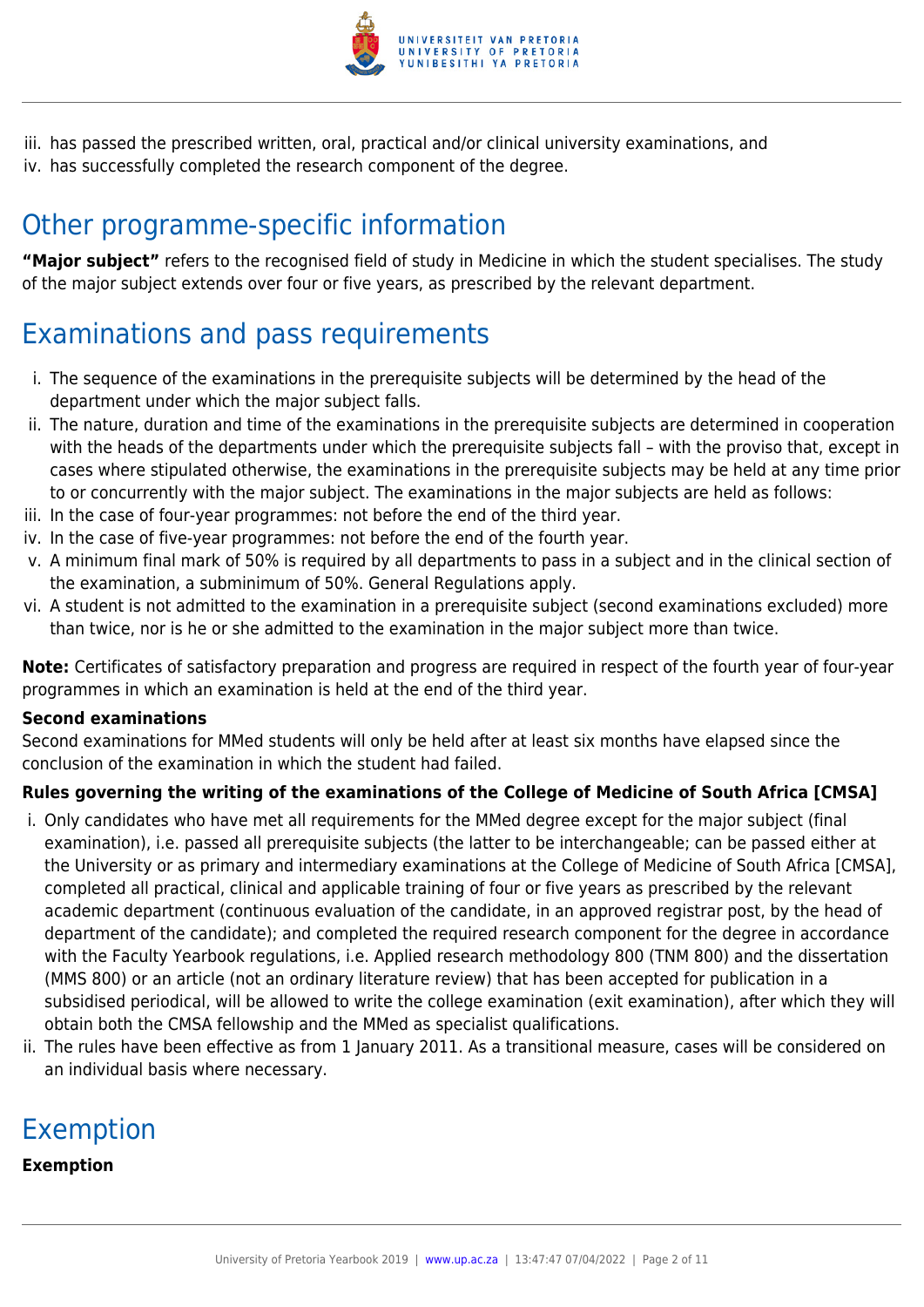

- i. The Faculty Board may grant partial exemption from the training and work mentioned under par. (b) and (c)(i) and (ii) above on the grounds of comparable training and experience completed in another post or at another recognised institution – with the proviso that exemption from a maximum period of 18 months may be granted with regard to four-year and five-year programmes.
- ii. Exemption from a maximum of three years may be granted by the Department of Medical Oncology for the MMed in Medical Oncology [MMed(MedOnc)] on the grounds of the MMed(Int) or MMed(Paed) degree of this University, or experience recognised by the University as equivalent.
- iii. Specific prerequisite subjects must be passed within 24 months after commencement of the programme.

# Pass with distinction

The degree is conferred at the end of the prescribed training period (i.e. three, four or five years, respectively). The degree is conferred with distinction on a student who has obtained a final mark of at least 75% in his or her major subject.

# General information

#### **Registrars**

Departments expect registrars to participate increasingly in the examining and treatment of patients in the hospital, both in-patients and out-patients, as well as performing and interpreting tests in the laboratory (where applicable); initially under supervision and later increasingly at their own responsibility. Lectures/symposia with closely related departments are organised, as well as discussions of literature, etc.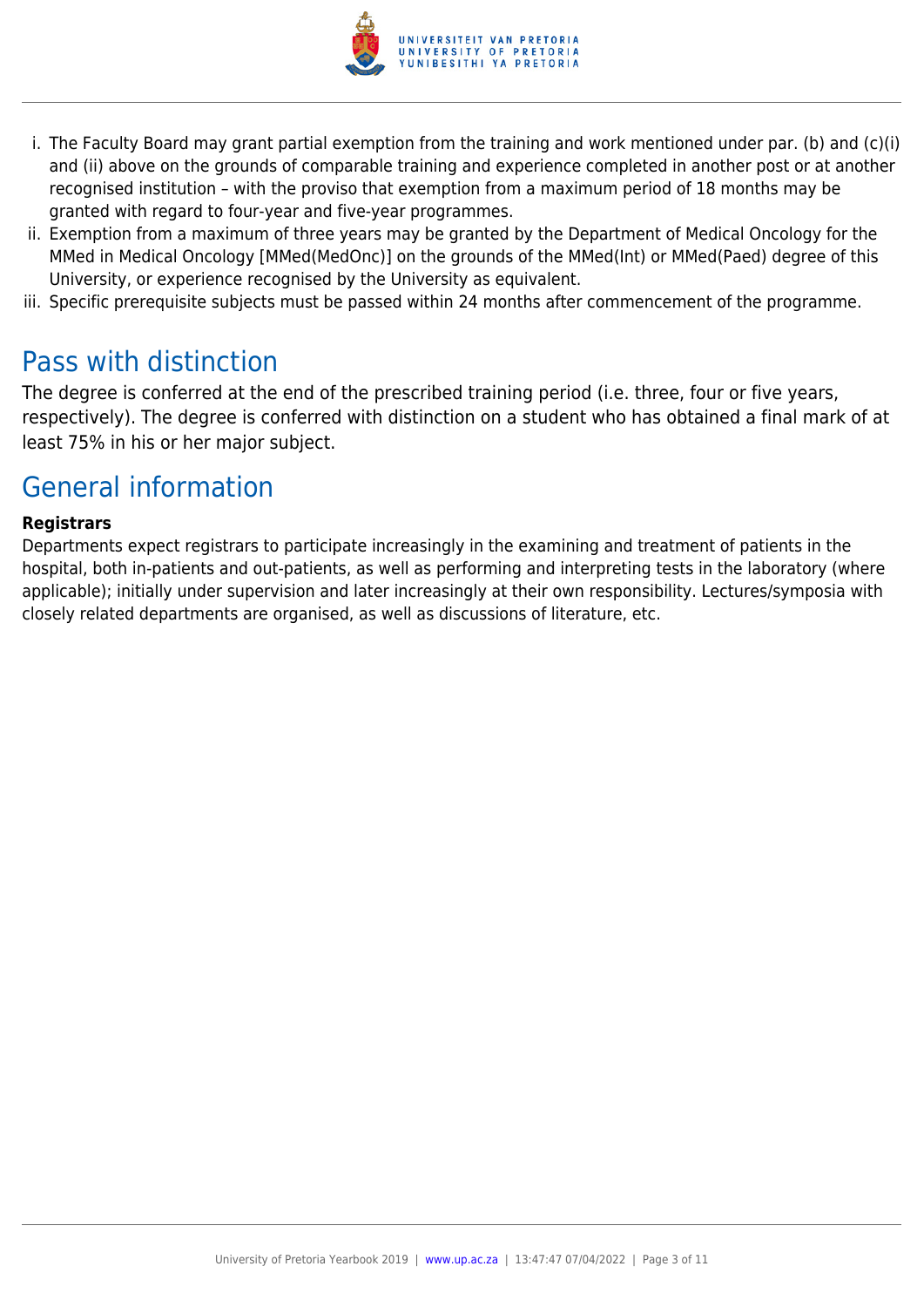

# Curriculum: Year 1

**Minimum credits: 588**

# **Core modules**

### **Anatomy 807 (ANA 807)**

| <b>Module credits</b>         | 36.00                                           |
|-------------------------------|-------------------------------------------------|
| <b>Prerequisites</b>          | No prerequisites.                               |
| <b>Contact time</b>           | 1 lecture per week, 1 discussion class per week |
| <b>Language of tuition</b>    | Module is presented in English                  |
| <b>Department</b>             | Anatomy                                         |
| <b>Period of presentation</b> | Year                                            |
|                               |                                                 |

#### **Dermatology 800 (DER 800)**

| <b>Module credits</b>         | 300.00                         |
|-------------------------------|--------------------------------|
| <b>Prerequisites</b>          | PAG 804, ANA 807, FSG 801      |
| Language of tuition           | Module is presented in English |
| <b>Department</b>             | Internal Medicine              |
| <b>Period of presentation</b> | Year                           |

### **Physiology 801 (FSG 801)**

| <b>Module credits</b>         | 36.00                          |
|-------------------------------|--------------------------------|
| <b>Prerequisites</b>          | No prerequisites.              |
| <b>Language of tuition</b>    | Module is presented in English |
| <b>Department</b>             | Physiology                     |
| <b>Period of presentation</b> | Year                           |

### **Dissertation 890 (MMS 890)**

| <b>Module credits</b>         | 180.00                         |
|-------------------------------|--------------------------------|
| <b>Language of tuition</b>    | Module is presented in English |
| <b>Department</b>             | School of Medicine             |
| <b>Period of presentation</b> | Year                           |
|                               |                                |

### **Pathology 804 (PAG 804)**

| <b>Module credits</b> | 36.00                       |
|-----------------------|-----------------------------|
| <b>Prerequisites</b>  | No prereguisites.           |
| <b>Contact time</b>   | 1 discussion class per week |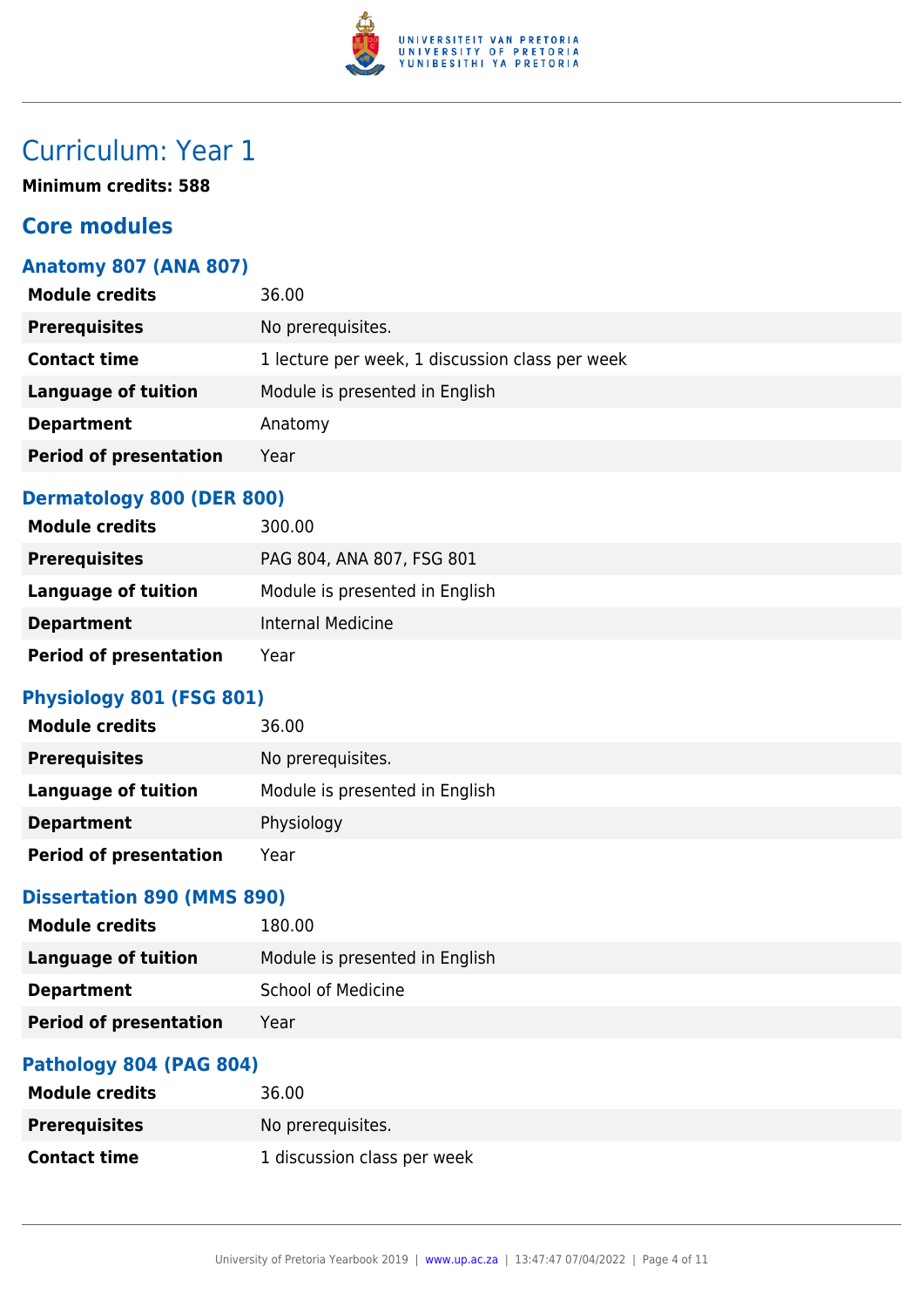

| Language of tuition           | Module is presented in English |
|-------------------------------|--------------------------------|
| <b>Department</b>             | Anatomical Pathology           |
| <b>Period of presentation</b> | Year                           |

# **Applied research methodology 802 (TNM 802)**

| <b>Module credits</b>         | 0.00                                |
|-------------------------------|-------------------------------------|
| <b>Language of tuition</b>    | Module is presented in English      |
| <b>Department</b>             | <b>Health Sciences Deans Office</b> |
| <b>Period of presentation</b> | Year                                |
| <b>Module content</b>         |                                     |

\*Attendance module only.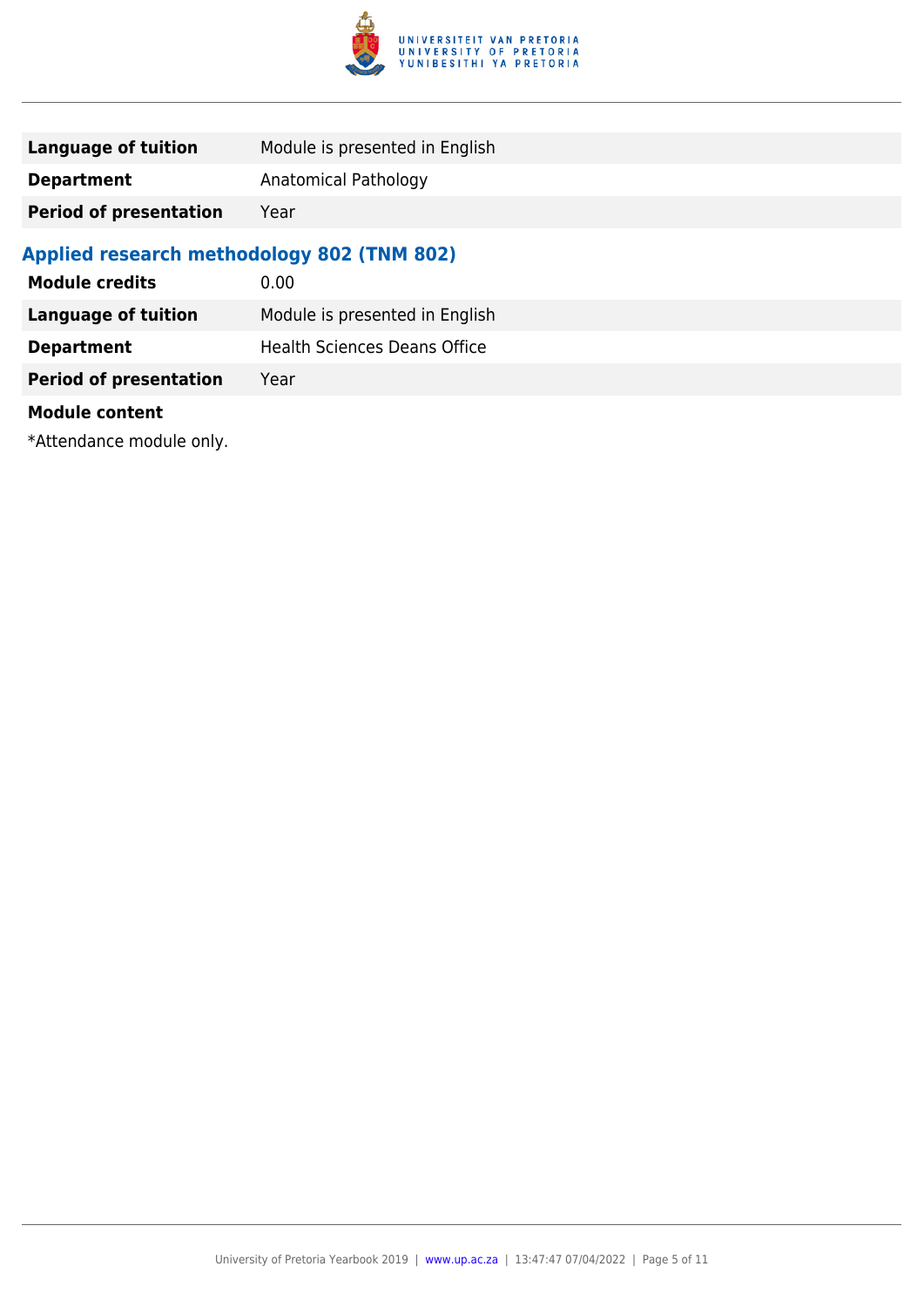

# Curriculum: Year 2

**Minimum credits: 588**

# **Core modules**

### **Anatomy 807 (ANA 807)**

| <b>Module credits</b>         | 36.00                                           |
|-------------------------------|-------------------------------------------------|
| <b>Prerequisites</b>          | No prerequisites.                               |
| <b>Contact time</b>           | 1 lecture per week, 1 discussion class per week |
| <b>Language of tuition</b>    | Module is presented in English                  |
| <b>Department</b>             | Anatomy                                         |
| <b>Period of presentation</b> | Year                                            |
|                               |                                                 |

#### **Dermatology 800 (DER 800)**

| <b>Module credits</b>         | 300.00                         |
|-------------------------------|--------------------------------|
| <b>Prerequisites</b>          | PAG 804, ANA 807, FSG 801      |
| Language of tuition           | Module is presented in English |
| <b>Department</b>             | Internal Medicine              |
| <b>Period of presentation</b> | Year                           |

### **Physiology 801 (FSG 801)**

| <b>Module credits</b>         | 36.00                          |
|-------------------------------|--------------------------------|
| <b>Prerequisites</b>          | No prerequisites.              |
| <b>Language of tuition</b>    | Module is presented in English |
| <b>Department</b>             | Physiology                     |
| <b>Period of presentation</b> | Year                           |

### **Dissertation 890 (MMS 890)**

| <b>Module credits</b>         | 180.00                         |
|-------------------------------|--------------------------------|
| <b>Language of tuition</b>    | Module is presented in English |
| <b>Department</b>             | School of Medicine             |
| <b>Period of presentation</b> | Year                           |
|                               |                                |

### **Pathology 804 (PAG 804)**

| <b>Module credits</b> | 36.00                       |
|-----------------------|-----------------------------|
| <b>Prerequisites</b>  | No prereguisites.           |
| <b>Contact time</b>   | 1 discussion class per week |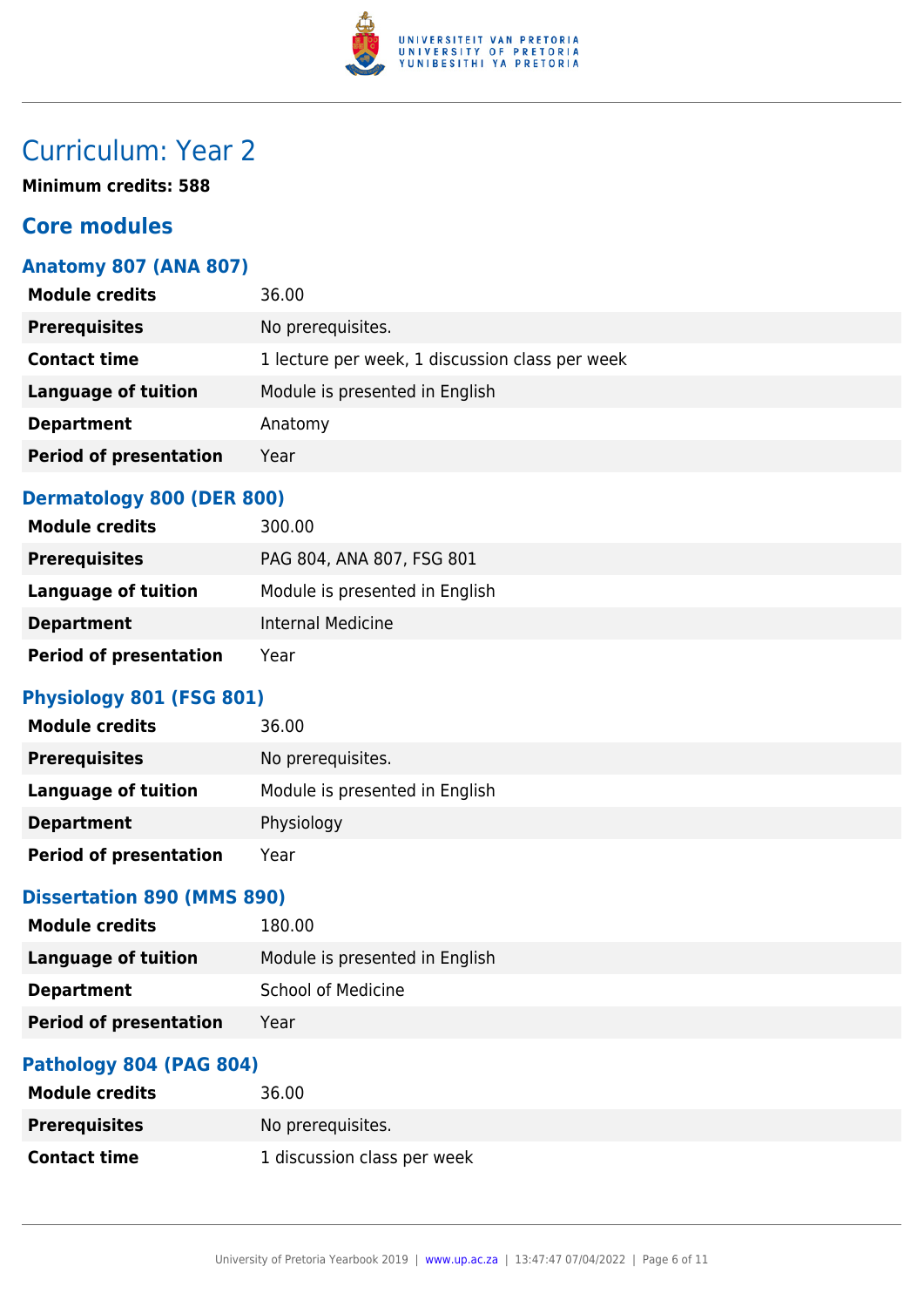

| Language of tuition           | Module is presented in English |
|-------------------------------|--------------------------------|
| <b>Department</b>             | Anatomical Pathology           |
| <b>Period of presentation</b> | Year                           |

# **Applied research methodology 802 (TNM 802)**

| <b>Module credits</b>         | 0.00                                |
|-------------------------------|-------------------------------------|
| <b>Language of tuition</b>    | Module is presented in English      |
| <b>Department</b>             | <b>Health Sciences Deans Office</b> |
| <b>Period of presentation</b> | Year                                |
| <b>Module content</b>         |                                     |

\*Attendance module only.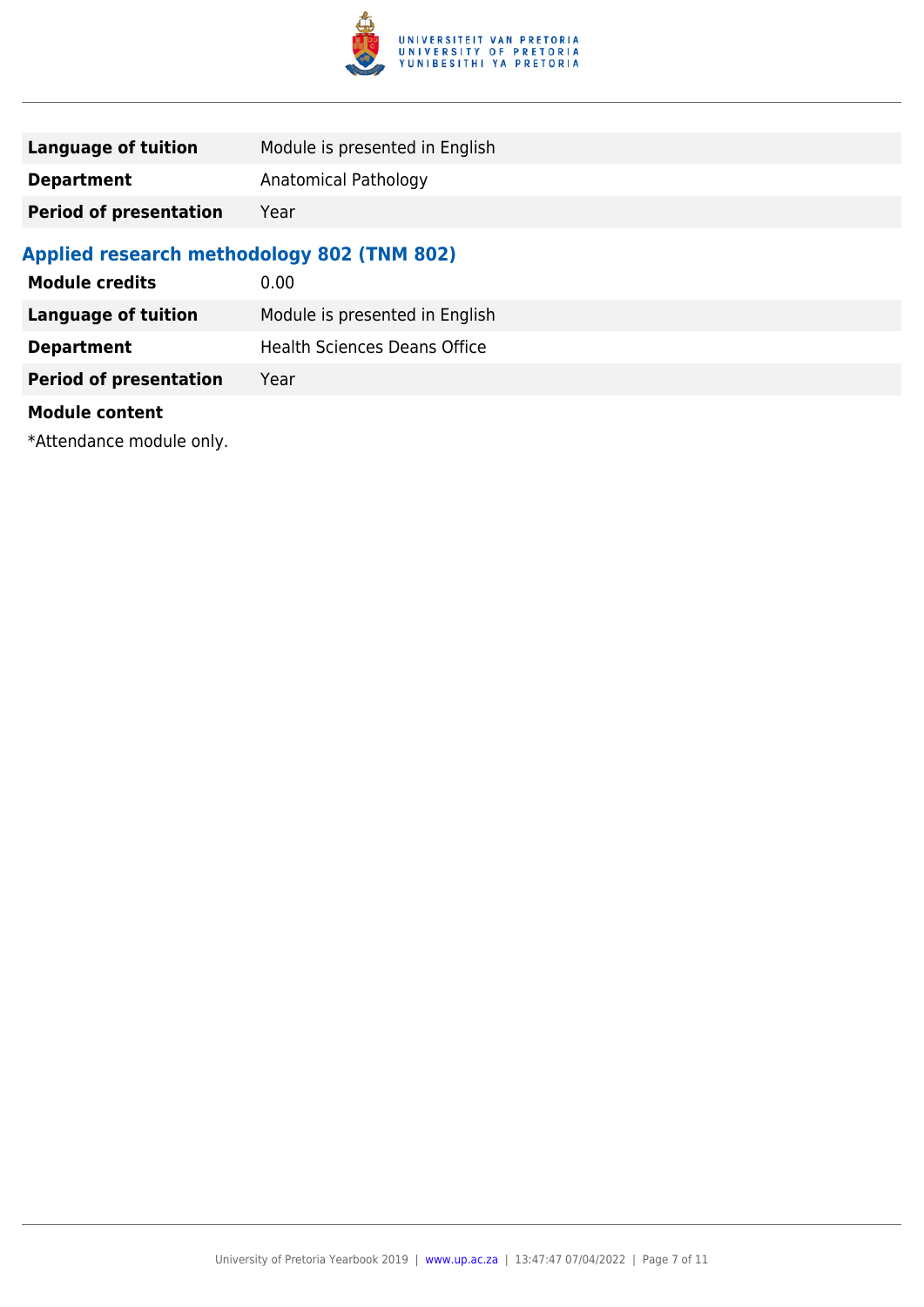

# Curriculum: Year 3

**Minimum credits: 588**

# **Core modules**

### **Anatomy 807 (ANA 807)**

| <b>Module credits</b>         | 36.00                                           |
|-------------------------------|-------------------------------------------------|
| <b>Prerequisites</b>          | No prerequisites.                               |
| <b>Contact time</b>           | 1 lecture per week, 1 discussion class per week |
| <b>Language of tuition</b>    | Module is presented in English                  |
| <b>Department</b>             | Anatomy                                         |
| <b>Period of presentation</b> | Year                                            |
|                               |                                                 |

#### **Dermatology 800 (DER 800)**

| <b>Module credits</b>         | 300.00                         |
|-------------------------------|--------------------------------|
| <b>Prerequisites</b>          | PAG 804, ANA 807, FSG 801      |
| Language of tuition           | Module is presented in English |
| <b>Department</b>             | Internal Medicine              |
| <b>Period of presentation</b> | Year                           |

### **Physiology 801 (FSG 801)**

| <b>Module credits</b>         | 36.00                          |
|-------------------------------|--------------------------------|
| <b>Prerequisites</b>          | No prerequisites.              |
| <b>Language of tuition</b>    | Module is presented in English |
| <b>Department</b>             | Physiology                     |
| <b>Period of presentation</b> | Year                           |

### **Dissertation 890 (MMS 890)**

| <b>Module credits</b>         | 180.00                         |
|-------------------------------|--------------------------------|
| <b>Language of tuition</b>    | Module is presented in English |
| <b>Department</b>             | School of Medicine             |
| <b>Period of presentation</b> | Year                           |
|                               |                                |

### **Pathology 804 (PAG 804)**

| <b>Module credits</b> | 36.00                       |
|-----------------------|-----------------------------|
| <b>Prerequisites</b>  | No prereguisites.           |
| <b>Contact time</b>   | 1 discussion class per week |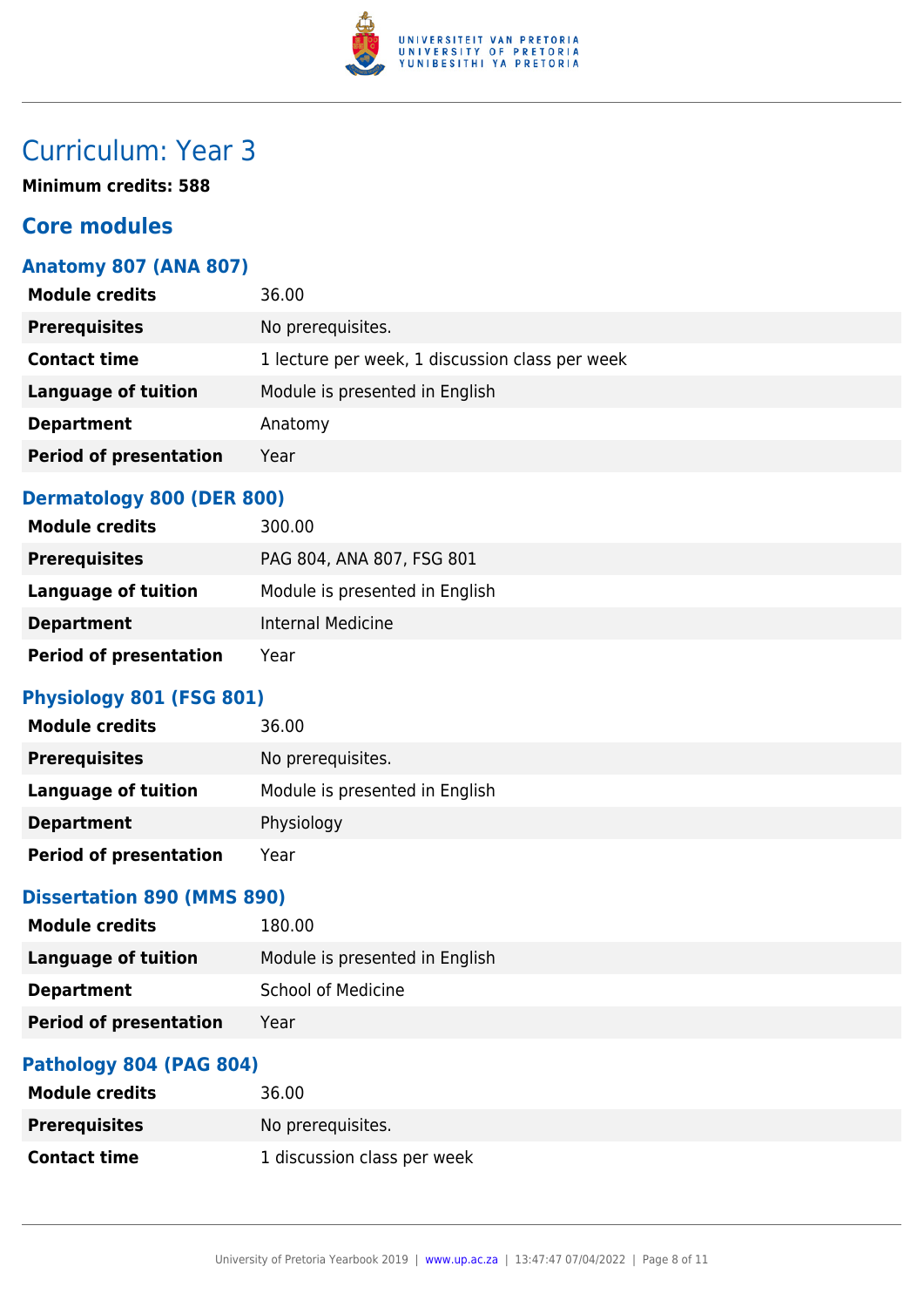

| Language of tuition           | Module is presented in English |
|-------------------------------|--------------------------------|
| <b>Department</b>             | Anatomical Pathology           |
| <b>Period of presentation</b> | Year                           |

# **Applied research methodology 802 (TNM 802)**

| <b>Module credits</b>         | 0.00                                |
|-------------------------------|-------------------------------------|
| <b>Language of tuition</b>    | Module is presented in English      |
| <b>Department</b>             | <b>Health Sciences Deans Office</b> |
| <b>Period of presentation</b> | Year                                |
| <b>Module content</b>         |                                     |

\*Attendance module only.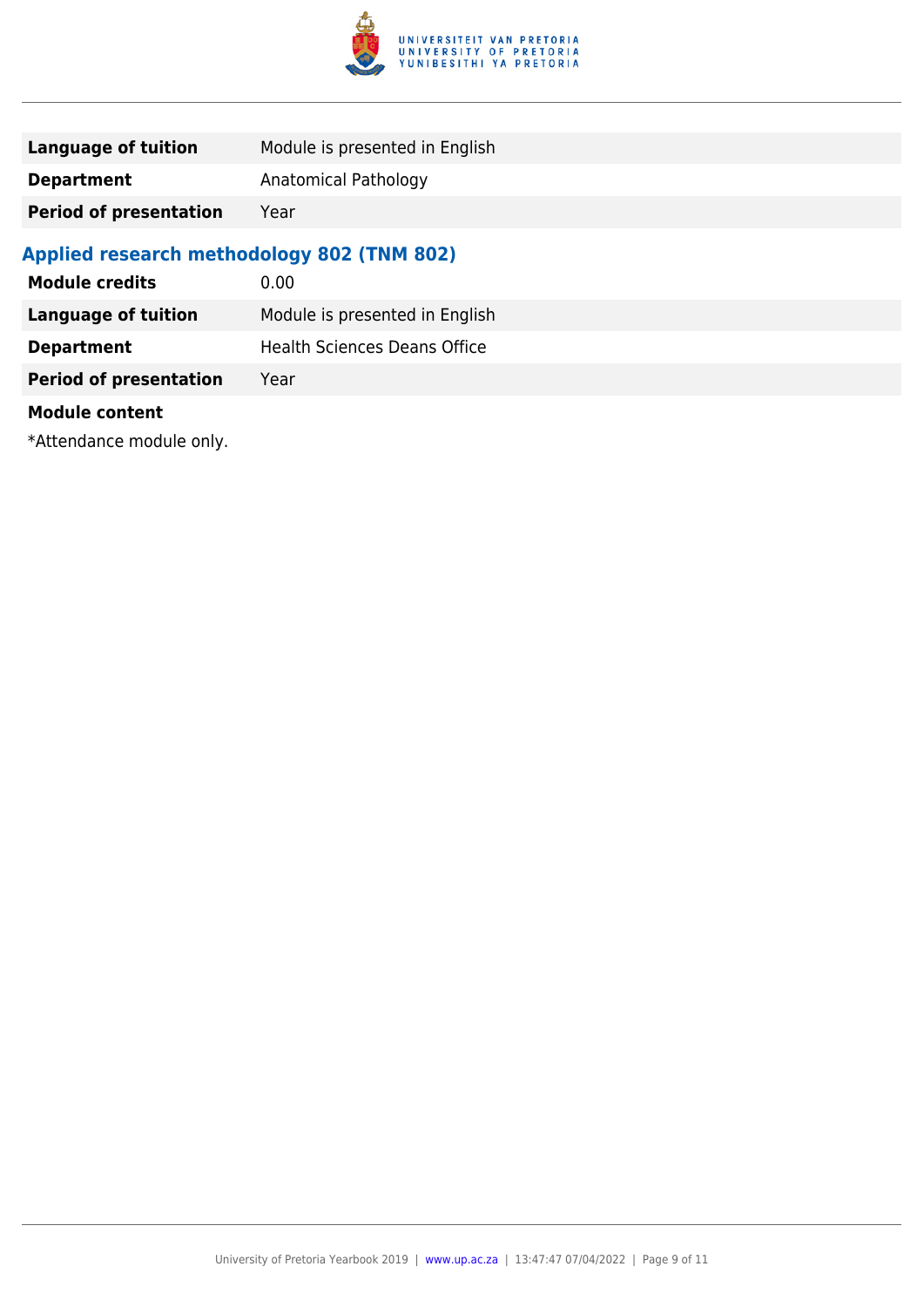

# Curriculum: Final year

**Minimum credits: 516**

# **Core modules**

#### **Dermatology 800 (DER 800)**

| <b>Module credits</b>         | 300.00                         |
|-------------------------------|--------------------------------|
| <b>Prerequisites</b>          | PAG 804, ANA 807, FSG 801      |
| <b>Language of tuition</b>    | Module is presented in English |
| <b>Department</b>             | Internal Medicine              |
| <b>Period of presentation</b> | Year                           |

#### **Dissertation 890 (MMS 890)**

| <b>Module credits</b>         | 180.00                         |
|-------------------------------|--------------------------------|
| Language of tuition           | Module is presented in English |
| <b>Department</b>             | School of Medicine             |
| <b>Period of presentation</b> | Year                           |

#### **Pathology 804 (PAG 804)**

| <b>Module credits</b>         | 36.00                          |
|-------------------------------|--------------------------------|
| <b>Prerequisites</b>          | No prerequisites.              |
| <b>Contact time</b>           | 1 discussion class per week    |
| Language of tuition           | Module is presented in English |
| <b>Department</b>             | Anatomical Pathology           |
| <b>Period of presentation</b> | Year                           |

#### **Applied research methodology 802 (TNM 802)**

| <b>Module credits</b>         | 0.00                                |
|-------------------------------|-------------------------------------|
| <b>Language of tuition</b>    | Module is presented in English      |
| <b>Department</b>             | <b>Health Sciences Deans Office</b> |
| <b>Period of presentation</b> | Year                                |
| <b>Module content</b>         |                                     |
| *Attendance module only.      |                                     |

The information published here is subject to change and may be amended after the publication of this information. The [General Regulations \(G Regulations\)](https://www.up.ac.za/faculty-of-education/yearbooks/2019/rules/view/REG) apply to all faculties of the University of Pretoria. It is expected of students to familiarise themselves well with these regulations as well as with the information contained in the [General Rules](https://www.up.ac.za/faculty-of-education/yearbooks/2019/rules/view/RUL) section.